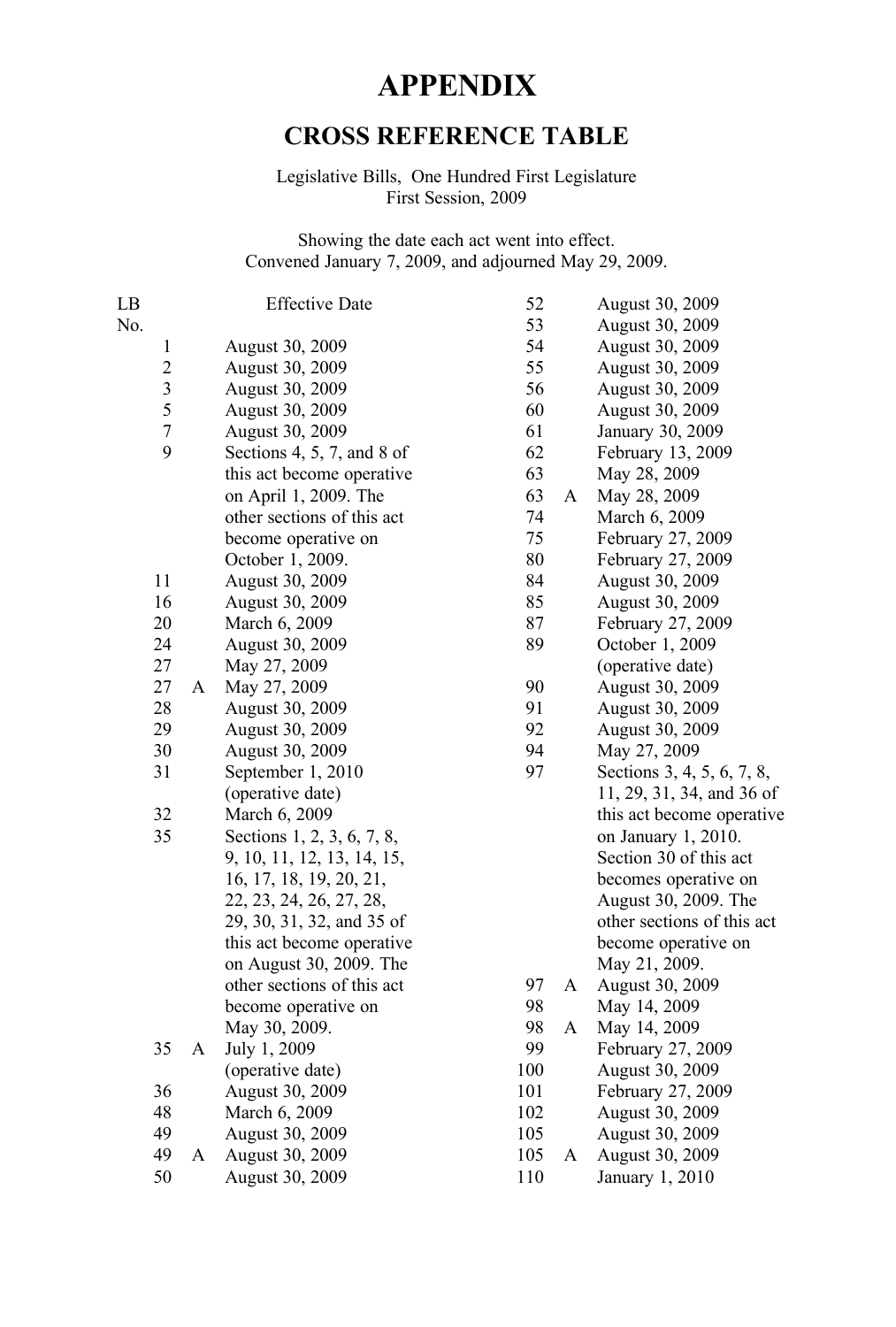|     |              | (operative date)                 |
|-----|--------------|----------------------------------|
| 110 | $\mathsf{A}$ | August 30, 2009                  |
| 111 |              | April 23, 2009                   |
| 113 |              | May 27, 2009                     |
| 120 |              | August 30, 2009                  |
| 121 |              | Sections 3, 4, 5, 13, and        |
|     |              | 15 of this act become            |
|     |              | operative on July 1,             |
|     |              | 2013. The other sections         |
|     |              | of this act become               |
|     |              |                                  |
|     |              | operative on August 30,<br>2009. |
| 121 | A            | August 30, 2009                  |
| 122 |              | August 30, 2009                  |
| 123 |              | August 30, 2009                  |
| 129 |              | August 30, 2009                  |
| 131 |              | August 30, 2009                  |
| 133 |              | August 30, 2009                  |
|     |              | March 6, 2009                    |
| 135 |              |                                  |
| 137 |              | August 30, 2009                  |
| 142 |              | August 30, 2009                  |
| 151 |              | March 19, 2009                   |
| 152 |              | August 30, 2009                  |
| 154 |              | August 30, 2009                  |
| 155 |              | August 30, 2009                  |
| 158 |              | August 30, 2009                  |
| 160 |              | August 30, 2009                  |
| 162 |              | January 1, 2010                  |
|     |              | (operative date)                 |
| 163 |              | August 30, 2009                  |
| 164 |              | Sections 6, 7, and 15 of         |
|     |              | this act become operative        |
|     |              | on January 1, 2009. The          |
|     |              | other sections of this act       |
|     |              | become operative on              |
|     |              | August 30, 2009.                 |
| 165 |              | Sections 1 and 17 of this        |
|     |              | act become operative on          |
|     |              | July 1, 2009. Sections 2,        |
|     |              | 4, 5, 6, 7, 8, 9, 10, 11,        |
|     |              | 14, and 20 of this act           |
|     |              | become operative on              |
|     |              | October 1, 2009.                 |
|     |              | Sections 3 and 18 of this        |
|     |              | act become operative on          |
|     |              | January 1, 2010. The             |
|     |              | other sections of this act       |
|     |              | become operative on              |
|     |              | April 9, 2009.                   |
| 166 |              | February 27, 2009                |
| 167 |              | August 30, 2009                  |
| 168 |              | August 30, 2009                  |
|     |              |                                  |

| 175 |   | August 30, 2009                              |
|-----|---|----------------------------------------------|
| 177 |   | August 30, 2009                              |
| 179 |   | February 13, 2009                            |
| 180 |   | August 30, 2009                              |
| 184 |   | August 30, 2009                              |
| 187 |   | July 1, 2009                                 |
|     |   | (operative date)                             |
| 188 |   | July 1, 2009                                 |
|     |   | (operative date)                             |
| 189 |   | <b>August 30, 2009</b>                       |
| 192 |   | August 30, 2009                              |
| 195 |   | August 30, 2009                              |
| 196 |   | August 30, 2009                              |
| 198 |   | Sections 1, 2, 3, 4, 5, 6,                   |
|     |   | 7, 8, 9, and 10 of this act                  |
|     |   |                                              |
|     |   | become operative on                          |
|     |   | January 1, 2010. The                         |
|     |   | other sections of this act                   |
|     |   | become operative on                          |
|     |   | August 30, 2009.                             |
| 198 | A | August 30, 2009                              |
| 201 |   | March 6, 2009                                |
| 202 |   | August 30, 2009                              |
| 202 | A | August 30, 2009                              |
| 204 |   | August 30, 2009                              |
| 206 |   | April 23, 2009                               |
| 207 |   | August 30, 2009                              |
| 208 |   | August 30, 2009                              |
| 209 |   | August 30, 2009                              |
| 218 |   | July 1, 2011                                 |
|     |   | (operative date)                             |
| 219 |   | July 1, 2009                                 |
|     |   | (operative date)                             |
| 219 | A |                                              |
|     |   | July 1, 2009                                 |
| 224 |   | (operative date)<br>Sections 6 and 9 of this |
|     |   | act become operative on                      |
|     |   | January 1, 2010. The                         |
|     |   | other sections of this act                   |
|     |   |                                              |
|     |   | become operative on                          |
|     |   | May 23, 2009.                                |
| 231 |   | August 30, 2009                              |
| 232 |   | August 30, 2009                              |
| 237 |   | August 30, 2009                              |
| 237 | A | August 30, 2009                              |
| 238 |   | May 27, 2009                                 |
| 241 |   | Sections 11, 12, 13, 14,                     |
|     |   | 15, 16, and 17 of this act                   |
|     |   | become operative on                          |
|     |   | January 1, 2010. The                         |
|     |   | other sections of this act                   |
|     |   | become operative on                          |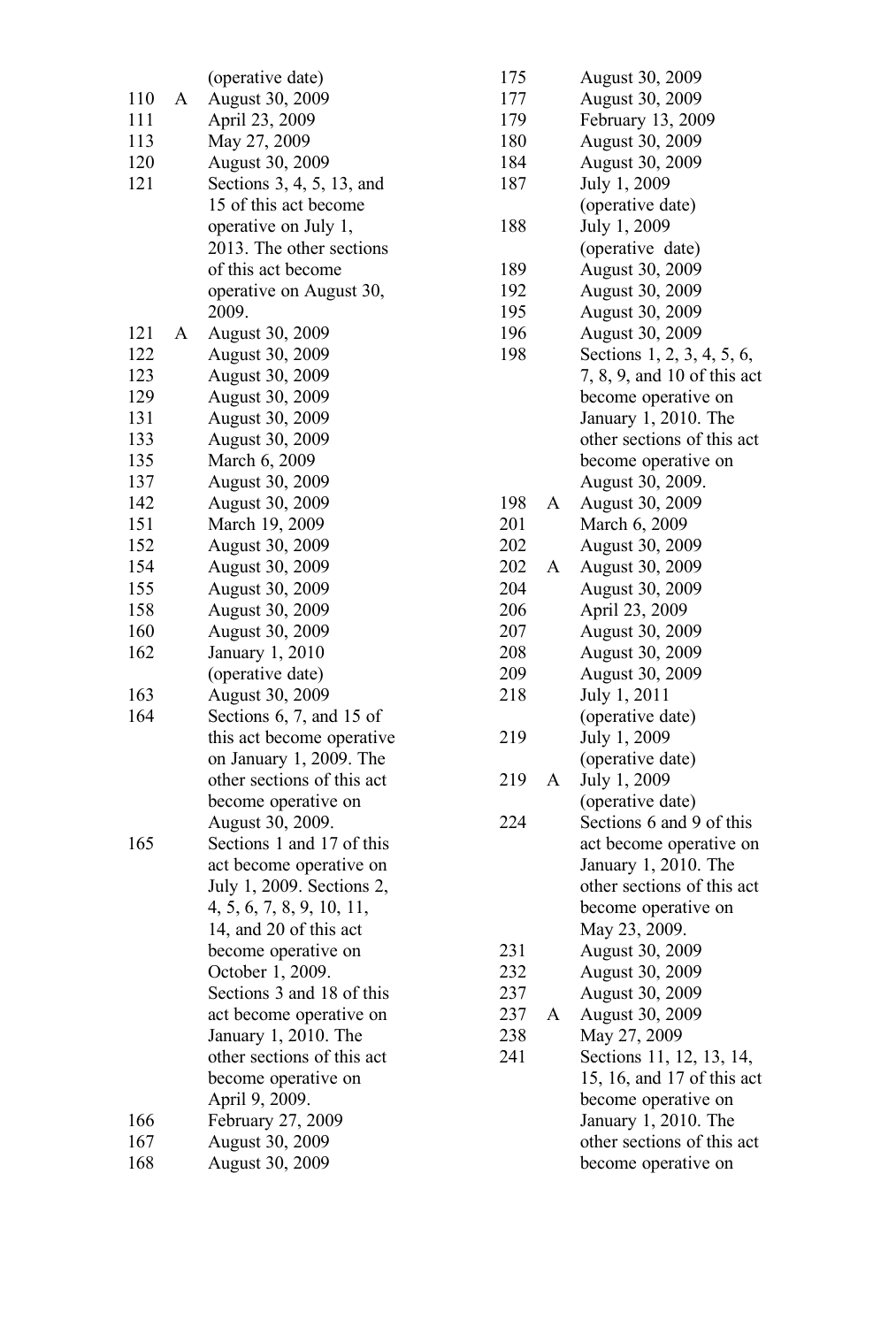|     |   | August 30, 2009.                    | 294        | August 30, 2009                    |
|-----|---|-------------------------------------|------------|------------------------------------|
| 246 |   | August 30, 2009                     | 299        | August 30, 2009                    |
| 246 | A | August 30, 2009                     | 300        | August 30, 2009                    |
| 251 |   | February 27, 2009                   | 302        | May 27, 2009                       |
| 259 |   | March 6, 2009                       | 311        | May 20, 2009                       |
| 260 |   | August 30, 2009                     | 312        | July 1, 2009                       |
| 263 |   | August 30, 2009                     |            | (operative date)                   |
| 274 |   | August 30, 2009                     | 313        | July 1, 2009                       |
| 278 |   | August 30, 2009                     |            | (operative date)                   |
| 285 |   | Sections 1, 2, 3, 5, 6, 7,          | 314        | July 1, 2009                       |
|     |   | 8, 9, 10, 11, 12, 13, 15,           |            | (operative date)                   |
|     |   | and 17 of this act                  | 315        | July 1, 2009                       |
|     |   | become operative on                 |            | (operative date)                   |
|     |   | January 1, 2010. The                | 316        | May 20, 2009                       |
|     |   | other sections of this act          | 318        | July 1, 2009                       |
|     |   | become operative on                 |            | (operative date)                   |
|     |   | May 30, 2009.                       | 322        | August 30, 2009                    |
| 286 |   | Sections $1, 2, 3$ , and $7$ of     | 327        | Sections 1, 2, 3, 7, 8, 10,        |
|     |   | this act become operative           |            | 11, 12, 13, 14, 16, 17,            |
|     |   | on August 30, 2009.                 |            | 18, 19, and 21 of this act         |
|     |   | Sections 4 and 6 of this            |            | become operative on                |
|     |   | act become operative on             |            | August 30, 2009. The               |
|     |   | June 30, 2009. The other            |            | other sections of this act         |
|     |   | sections of this act                |            | become operative on                |
|     |   | become operative on                 |            | April 9, 2009.                     |
|     |   | May 14, 2009.                       | 328        | April 23, 2009                     |
| 288 |   | Sections 18, 19, 20, 21,            | 328<br>A   | April 23, 2009                     |
|     |   | 22, 23, 33, 39, 43, 47,             | 331        | Sections 2 and 25 of this          |
|     |   | 48, and 55 of this act              |            | act become operative on            |
|     |   | become operative on                 |            | January 1, 2010.                   |
|     |   | May 30, 2009. Sections              |            | Sections 1, 3, 4, 5, 6, 7,         |
|     |   | 5, 6, 7, 8, 10, 12, 13, 14,         |            | 9, 10, 11, 12, 13, 14, 15,         |
|     |   | and 50 of this act                  |            | 16, 17, 18, 19, 20, 21,            |
|     |   | become operative on                 |            | 22, 23, 26, and 28 of this         |
|     |   | September 30, 2009.                 |            | act become operative on            |
|     |   | Sections 9 and 51 of this           |            | August 30, 2009. The               |
|     |   | act become operative on             |            | other sections of this act         |
|     |   | October 1, 2009.                    |            | become operative on                |
|     |   | Sections 16, 36, and 52             |            | March 6, 2009.                     |
|     |   | of this act become                  | 339        | August 30, 2009                    |
|     |   | operative on January 1,             | 340        | April 23, 2009                     |
|     |   | 2010. Sections 4 and 53             | 342        | August 30, 2009                    |
|     |   | of this act become                  | 342<br>A   | August 30, 2009                    |
|     |   | operative on October 1,             | 343        | August 30, 2009                    |
|     |   | 2010. The other sections            | 347        | August 30, 2009                    |
|     |   | of this act become                  | 348        | August 30, 2009                    |
|     |   | operative on August 30,             | 355        | August 30, 2009                    |
| 288 |   | 2009.<br>May 30, 2009               | 358<br>360 | August 30, 2009                    |
| 292 | A |                                     | 361        | August 30, 2009<br>August 30, 2009 |
|     |   | January 1, 2010<br>(operative date) | 372        | August 30, 2009                    |
| 292 | A | August 30, 2009                     | 377        | April 9, 2009                      |
|     |   |                                     |            |                                    |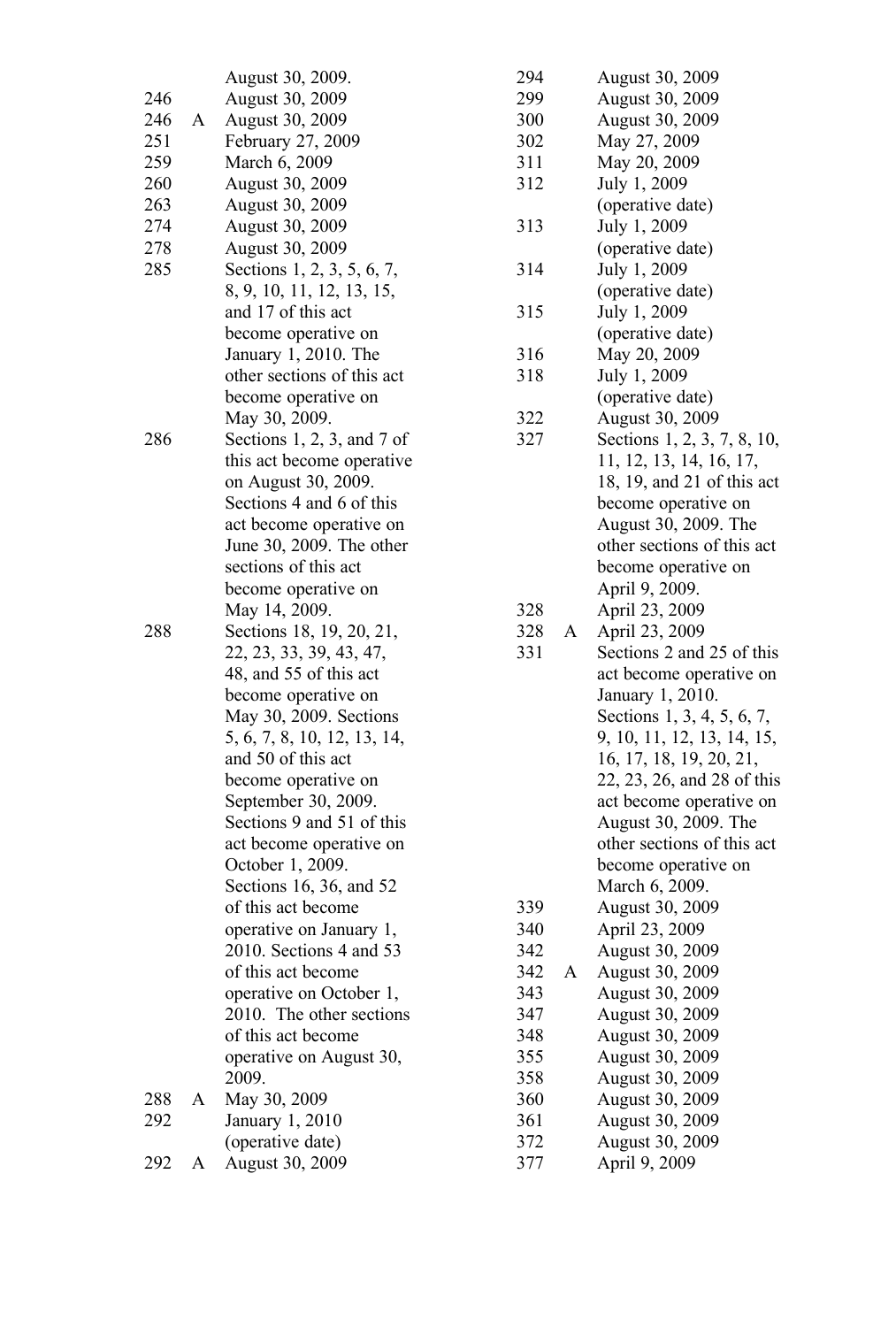| 379 |   | March 19, 2009             |
|-----|---|----------------------------|
| 389 |   | May 27, 2009               |
| 392 |   | May 27, 2009               |
| 394 |   | January 1, 2010            |
|     |   | (operative date)           |
| 396 |   | August 30, 2009            |
| 402 |   | Sections 1, 2, and 5 of    |
|     |   | this act become operative  |
|     |   | on August 30, 2009. The    |
|     |   | other sections of this act |
|     |   |                            |
|     |   | become operative on        |
|     |   | May 23, 2009.              |
| 403 |   | October 1, 2009            |
|     |   | (operative date)           |
| 412 |   | August 30, 2009            |
| 414 |   | Sections 2 and 6 of this   |
|     |   | act become operative on    |
|     |   | July 1, 2009. The other    |
|     |   | sections of this act       |
|     |   | become operative on        |
|     |   | May 20, 2009.              |
| 414 | A | July 1, 2009               |
|     |   | (operative date)           |
| 422 |   | August 30, 2009            |
| 430 |   | August 30, 2009            |
| 432 |   | August 30, 2009            |
| 434 |   | August 30, 2009            |
| 436 |   | August 30, 2009            |
| 440 |   | August 30, 2009            |
|     |   |                            |
| 441 |   | August 30, 2009            |
| 445 |   | August 30, 2009            |
| 446 |   | August 30, 2009            |
| 447 |   | August 30, 2009            |
| 449 |   | August 30, 2009            |
| 450 |   | August 30, 2009            |
| 456 |   | May 20, 2009               |
| 458 |   | August 30, 2009            |
| 463 |   | August 30, 2009            |
| 463 | A | August 30, 2009            |
| 464 |   | August 30, 2009            |
| 464 | A | August 30, 2009            |
| 476 |   | July 1, 2009               |
|     |   | (operative date)           |
| 476 | A | May 23, 2009               |
| 477 |   | August 30, 2009            |
| 483 |   | April 7, 2009              |
| 488 |   | August 30, 2009            |
| 494 |   | August 30, 2009            |
| 495 |   | August 30, 2009            |
| 497 |   | May 14, 2009               |
| 497 | A | May 14, 2009               |
| 498 |   | May 27, 2009               |
|     |   |                            |

| 500 |   | August 30, 2009                   |
|-----|---|-----------------------------------|
| 501 |   | August 30, 2009                   |
| 503 |   | August 30, 2009                   |
| 511 |   | April 23, 2009                    |
| 517 |   | August 30, 2009                   |
| 524 |   | August 30, 2009                   |
| 528 |   | August 30, 2009                   |
| 531 |   | August 30, 2009                   |
| 532 |   |                                   |
| 533 |   | August 30, 2009                   |
|     |   | May 27, 2009                      |
| 537 |   | August 30, 2009                   |
| 540 |   | May 27, 2009                      |
| 545 |   | May 20, 2009                      |
| 545 | A | July 1, 2009                      |
|     |   | (operative date)                  |
| 547 |   | Sections 1, 12, and 17 of         |
|     |   | this act become operative         |
|     |   | on July 1, 2009. Sections         |
|     |   | 2, 3, 4, 5, 6, 7, 8, 9, 10,       |
|     |   | 11, 13, 14, 15, 16, 18,           |
|     |   | and 19 of this act                |
|     |   | become operative on               |
|     |   |                                   |
| 547 | A | April 23, 2009.<br>April 23, 2009 |
|     |   |                                   |
| 548 |   | March 27, 2009                    |
| 549 |   | August 30, 2009                   |
| 551 |   | January 1, 2010                   |
|     |   | (operative date)                  |
| 555 |   | January 1, 2009                   |
|     |   | (operative date)                  |
| 561 |   | August 30, 2009                   |
| 562 |   | August 30, 2009                   |
| 568 |   | August 30, 2009                   |
| 587 |   | October 1, 2009                   |
|     |   | (operative date)                  |
| 598 |   | August 30, 2009                   |
| 603 |   | Sections 2 and 16 of this         |
|     |   | act become operative on           |
|     |   | August 30, 2009. The              |
|     |   | other sections of this act        |
|     |   | become operative on               |
|     |   | May 23, 2009.                     |
|     |   |                                   |
| 603 | A | August 30, 2009                   |
| 604 |   | May 27, 2009                      |
| 620 |   | August 30, 2009                   |
| 626 |   | August 30, 2009                   |
| 627 |   | August 30, 2009                   |
| 628 |   | May 20, 2009                      |
| 629 |   | August 30, 2009                   |
| 630 |   | May 27, 2009                      |
| 631 |   | May 27, 2009                      |
| 653 |   | May 14, 2009                      |
|     |   |                                   |